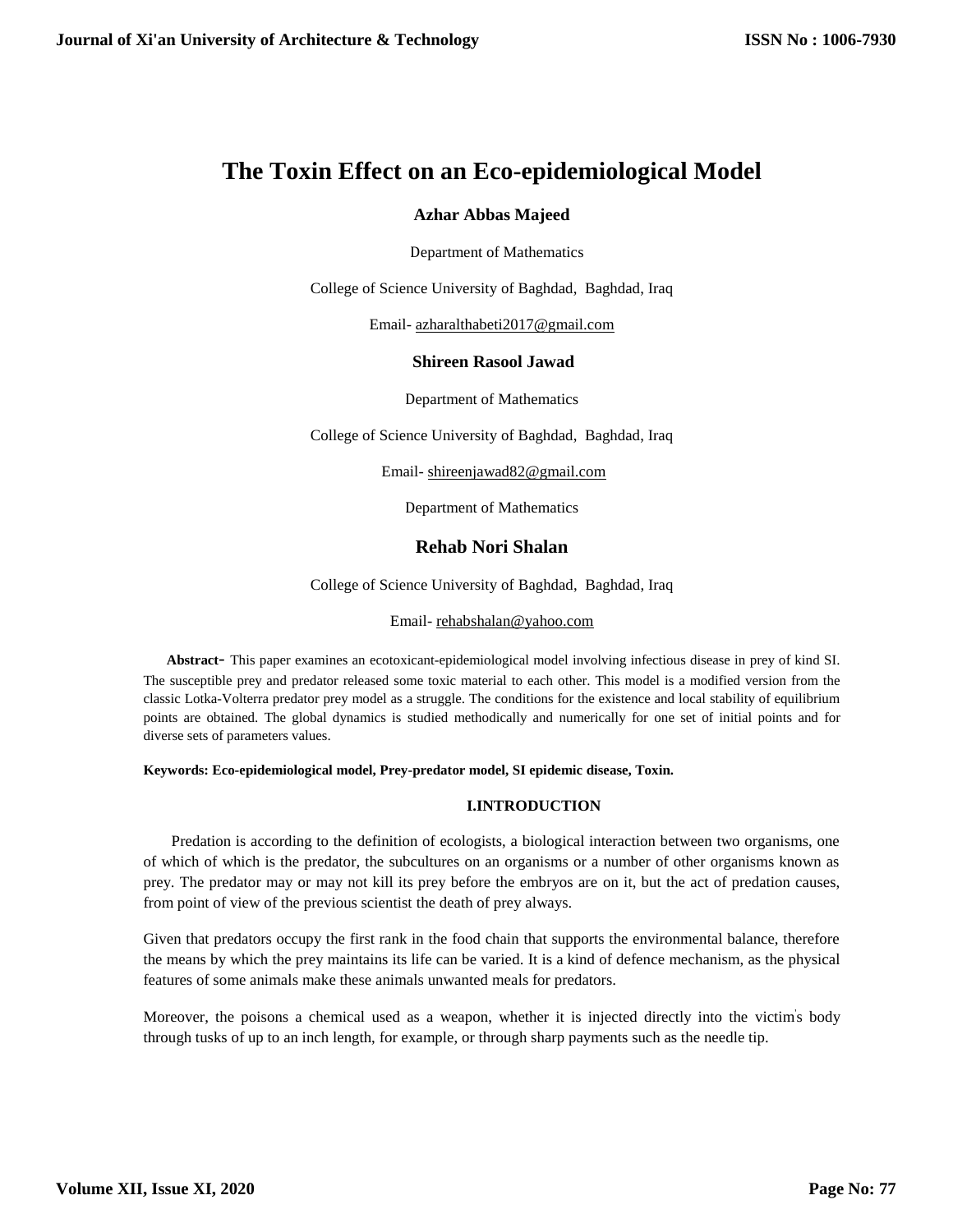In most cases, snakes and snakes sit at the top of any list that encompasses the most poisonous animals in the word, but not all of these organisms are able to excrete poison, but that certain species of them went through stages of development that made it able to inject toxins through grooves or tubes in their teeth.

 There are two main and distinct areas that must be studied: Epidemiology and Ecology, as the dynamics of ecosystems, are strongly influenced by some epidemiological diseases [1-4]. One of the branches of mathematical biology that deals with environmental and epidemiological issues in that one is for the epidemiological environment. Most models of infectious diseases and methods of transmission arise from the classic work of ( Kermack et al. (1927)),[5-7].

However, industrial wastes in seas and rivers have a major impact on the life of living organisms as they produce very dangerous toxic substances. Due to the properties of some accumulated non-degradable chemicals, Where these non-dissolving substances turn into toxic chemicals after they are released into the aquatic environment. This will affect the organisms that live in the water, including fish, [8-11].

 Mathematical modelling of population models has been developed to study the problems posed by toxins in the environment, Keong et al. in [12] studied a prey-predator model where, it was suggested that both species secrete one toxin over another, in addition to the effect of harvesting on both species.

 In this paper, a mathematical model of three first-order non-linear differential equations has been proposed to study the effect of the toxic substance released by the prey on the predator and vice versa in the presence of an incurable disease in the prey community, and I assume that the disease does not transfer to the predator society and the attack function has been chosen from a Lotka-Volterra type. The conditions for the existence and local stability of equilibrium points are obtained. The global dynamics is studied analytically and numerically for one set of primary points and diverse sets of parameters values.

### **II MATHEMATICAL MODEL**

Consider the following ecotoxicant-epidemiological model:-

$$
\frac{dS}{dT} = rS\left(1 - \frac{S+I}{K}\right) - \alpha SI - b_1 S^2 X - c_1 SX,
$$
\n
$$
\frac{dI}{dT} = \alpha SI - c_2 IX - d_1 I,
$$
\n
$$
\frac{dX}{dT} = e_1 c_1 SX + e_2 c_2 IX - b_2 SX^2 - d_2 X.
$$
\n(2.1)

Where the variables and the parameters of the above system are illustrated in the following table:

#### **Table 1:- Variables and the parameters of system (2.1)**

| <b>Parameter</b>        | Representation of the parameter                                                |
|-------------------------|--------------------------------------------------------------------------------|
| S(T)                    | The density of susceptible prey at time $T$                                    |
| I(T)                    | The density of infected prey at time $T$                                       |
| X(T)                    | The density of predator at time $T$                                            |
| r > 0                   | The intrinsic growth rate of susceptible prey                                  |
| K>0                     | Carrying capacity                                                              |
| $\alpha > 0$            | Infection rate                                                                 |
| $c_1 > 0$ and $c_2 > 0$ | Maximum attack rates for susceptible and infected, respectively.               |
| $0 < e_1 < 1$           | The uptake rates of food from the susceptible and infected prey, respectively. |
| and                     |                                                                                |
| $0 < e_2 < 1$           |                                                                                |
| $d_1 > 0$               | The mortality rate of infected prey                                            |
| $d_2 > 0$               | The death rate of the predator in the absence of its feeding                   |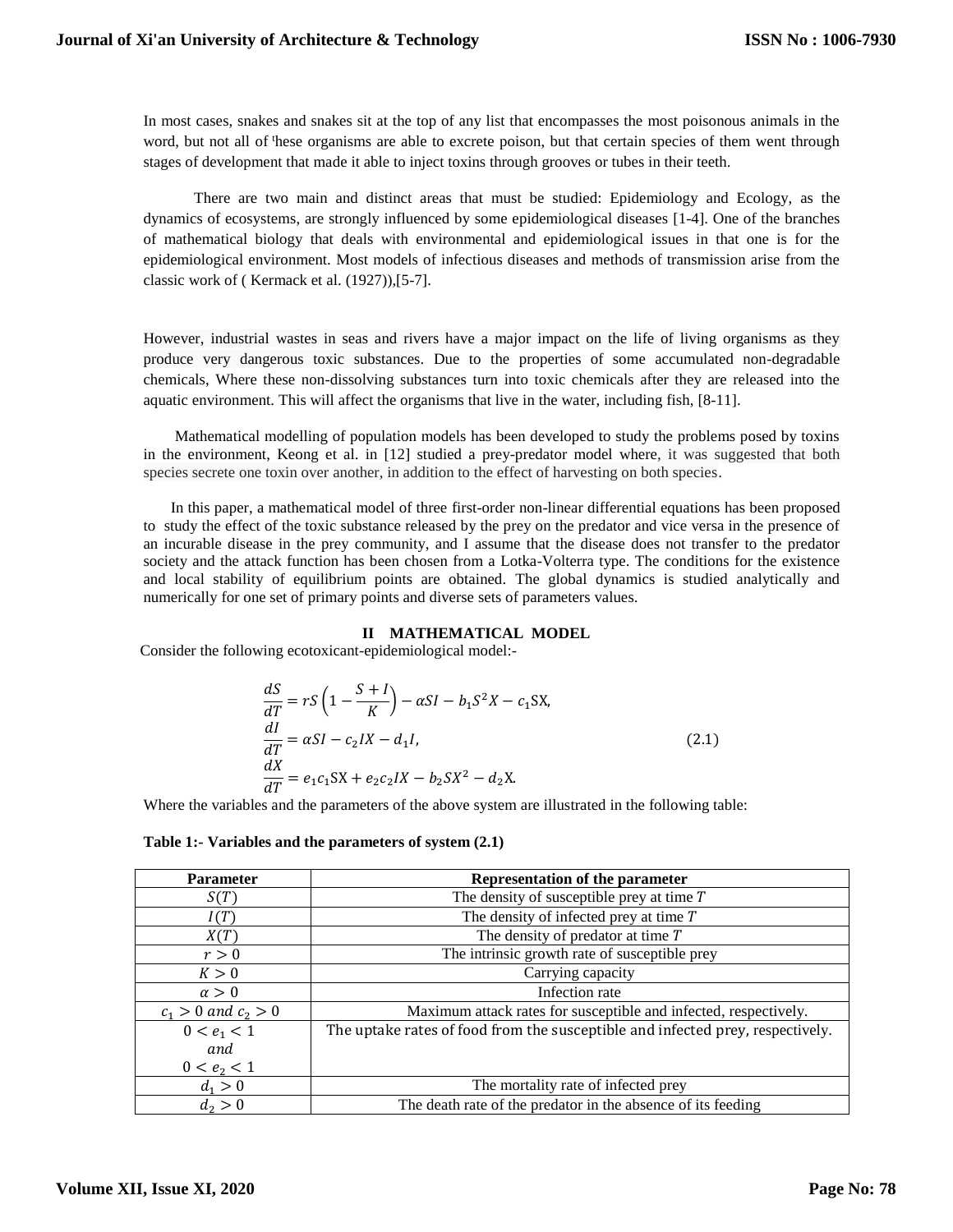

**Fig.1: Block illustration for ecotoxicant-epidemiological model assumed by system (2.1)**

In order to reduce the number of parameters of system (2.1), the next dimensionless variables and constants are reached:

$$
t = r T, s = \frac{S}{k}, i = \frac{I}{k}, x = \frac{X}{k}.l_1 = \frac{\alpha k}{r}, l_2 = \frac{b_1 K^2}{r}, l_3 = \frac{c_1 K}{r}, l_4 = \frac{c_2 K}{r}, l_5 = \frac{d_1}{r},
$$
  

$$
l_6 = \frac{e_1 c_1 K}{r}, l_7 = \frac{e_2 c_2 K}{r}, l_8 = \frac{b_2 K^2}{r}, l_9 = \frac{d_2}{r}.
$$

Then the non dimension system is:

$$
\frac{ds}{dt} = s(1 - (s + i)) - l_1si - l_2s^2x - l_3sx = f_1(s, i, x)
$$
  
\n
$$
\frac{di}{dt} = l_1si - l_4ix - l_5i = f_2(s, i, x)
$$
  
\n
$$
\frac{dx}{dt} = l_6sx + l_7ix - l_8sx^2 - l_9x = f_3(s, i, x)
$$
\n(2.2)

with the next initial condition  $s(0) \ge 0$ ,  $i(0) \ge 0$  and  $x(0) \ge 0$ .

It is easy to check that the solution of system (2.2) exist and unique.

**Theorem (2.1):** The solutions of system (2.2) that start in  $\mathbb{R}^3$  are uniformly bounded.

### **Proof**.

Let  $(s(t), i(t), x(t))$  be any solution of the system (2.2) with non-negative initial condition  $(s(0), i(0), x(0))$ . Agreeing with the first equation of system (2.2) we need:  $\frac{ds}{dt} \leq s(1-s).$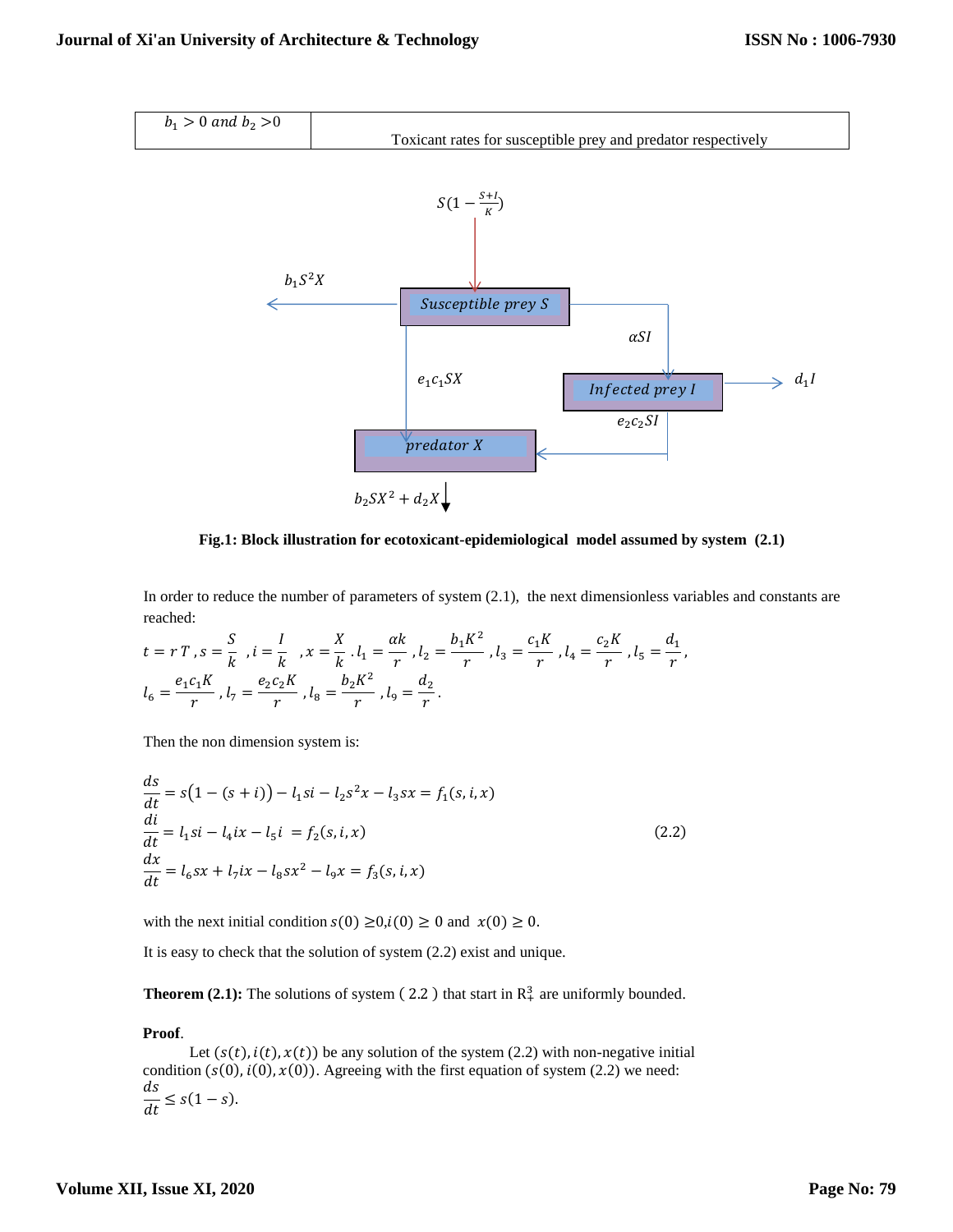So, we get:  $\lim_{t\to\infty} \sup s(t) \leq 1$ . Take the function  $G(t) = s(t) + i(t) + x(t).$ Therefore,  $dG$  $\frac{dS}{dt}$  < 2s –  $(l_3 - l_6)sx - (l_4 - l_7)ix - (s + l_5 i + l_9x).$ Now, hence from the natural facts  $l_6 < l_3$ , and  $l_7 < l_4$ , thus  $\frac{dG}{dt} \leq 2 - LG$ , where  $L = \min \{ 1, l_5, l_9 \}$ . Now, by the comparison theorem [13], we get:  $G(t) \leq \frac{2}{t}$  $\frac{2}{L} + \left( G(0) - \frac{2}{L} \right)$  $\frac{2}{L}$ )  $e^{-Lt}$ . Thus  $0 \leq G(t) \leq \frac{2}{t}$  $\frac{2}{L}$  as  $t \to \infty$ , and the proof is complete ■

#### **III THE EQUILIBRIUM POINTS:**

System (2.2) has five equilibrium points which are given below.

- **1)** The trivial equilibrium point  $E_0 = (0,0,0)$  and always exist.
- **2**) The axial equilibrium point  $E_1 = (1,0,0)$
- **3**) The equilibrium point  $E_2 = (\hat{s}, \hat{i}, 0)$ , where  $\hat{s} = \frac{l_5}{l_1}$  $\frac{l_5}{l_1}$  , and  $\hat{\iota} = \frac{l_1 - l_5}{l_1(1 + l_5)}$  $\frac{t_1 - t_5}{t_1(1+t_1)}$  exist provided that:

$$
l_5 < l_1 \tag{3.2e}
$$

**4)** The equilibrium point  $E_3 = (\bar{s}, 0, \bar{x})$  exists by solving the next equations :  $1 - s - l_2sx - l_3x = 0$  (3.3a)

$$
l_6s - l_8sx - l_9 = 0 \tag{3.3b}
$$

From eq.  $(3.3b)$  we get,

$$
s = \frac{l_9}{l_6 - l_8 x}.\tag{3.3c}
$$

By substitute equations (3.3c) in (3.3a), we get,

$$
l_3 l_8 x^2 - (l_8 + l_3 l_6) x + l_6 - l_9 (1 + l_2) = 0.
$$
\n(3.3d)

Now, by discarte rule eq.  $(3.3d)$  has unique positive roots provided that:

$$
l_6 < l_9(1 + l_2) \tag{3.3e}
$$

So, the point  $E_4 = (\bar{s}, 0, \bar{x})$ , where  $\bar{s} = s(\bar{x})$  exist if with condition (3.3e) the next condition holds:

$$
\overline{\overline{x}} < \frac{l_6}{l_8}.\tag{3.3f}
$$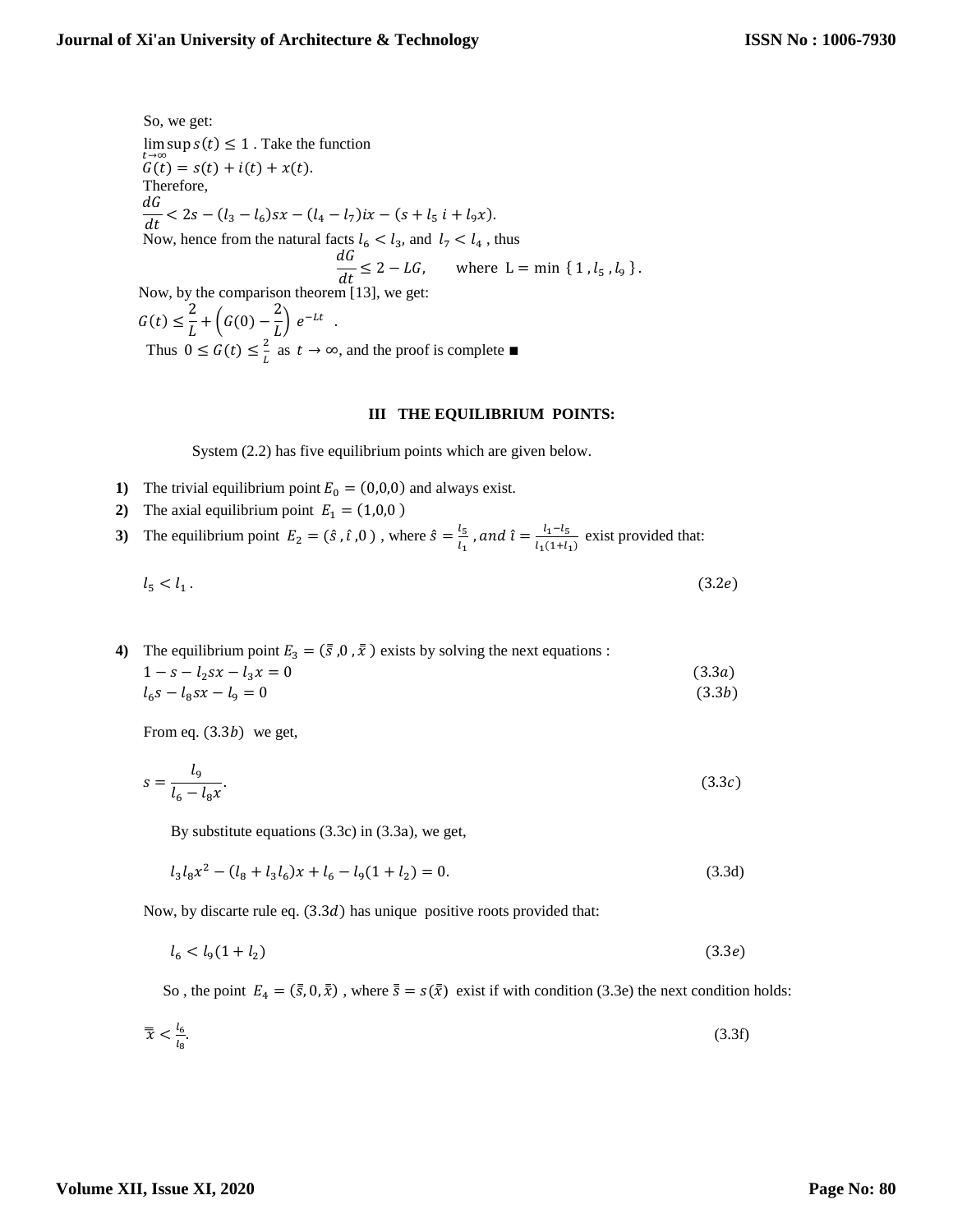**5**) The equilibrium point  $E_5 = (s^*, i^*, x^*)$  exists by solving the following set of equations:

$$
1 - (s + i) - l_1 i - l_2 s x - l_3 x = 0 \tag{3.4a}
$$

$$
l_1 s - l_4 x - l_5 = 0 \tag{3.4b}
$$

$$
l_6s + l_7i - l_8sx - l_9 = 0 \tag{3.4c}
$$

From equation  $(3.4b)$  we have,

$$
s = \frac{l_5 + l_4 x}{l_1}.\tag{3.4e}
$$

By replacing equation (3.4e) in equation (3.4c) results:

$$
i = \frac{l_1 l_9 + (l_5 + l_4 x)(l_8 x - l_6)}{l_1 l_7}.\tag{3.4f}
$$

By replacing equations (3.4e) and (3.4*f* ) in equation (3.4*a*) results:

$$
M_1 x^2 + M_2 x + M_3 = 0,\t\t(3.4g)
$$

where:

$$
M_1 = -[(1 + l_1)l_4l_8 + l_2l_4l_7],
$$
  
\n
$$
M_2 = -[l_4l_7 - (1 + l_1)(l_4l_6 + l_5l_8) + l_1l_3l_7]
$$
  
\n
$$
M_3 = l_7(l_1 - l_5) - (1 + l_1)(l_1l_9 - l_5l_6) - l_2l_5l_7.
$$

So, eq. (3.4h) has a unique positive root, namely  $x^*$  if:

$$
(1 + l_1)(l_4l_6 + l_5l_8) > l_7(l_4 + l_1l_3)
$$
\n
$$
l_5l_6 > l_1l_9
$$
\n
$$
(3.4i)
$$
\n
$$
l_1 > l_5
$$
\n
$$
(3.4j)
$$
\n
$$
l_7(l_1 - l_5) - (1 + l_1)(l_1l_9 - l_5l_6) > l_2l_5l_7
$$
\n
$$
(3.4k)
$$
\nSo,  $E_5 = (s^*, i^*, x^*)$  where  $s^* = s(x^*), i^* = i(x^*)$  which are positive if the following condition holds:  
\n $x^* > \frac{l_6}{l_8}$ .\n
$$
(3.4l)
$$
\n
$$
(3.4l)
$$

### **IV LOCAL STABILITY ANALYSIS.**

In this section, the stability of system (2.2) discussed:-

The Jacobian matrix  $J(s, i, x)$  of the dimensionless system can be written:

$$
J = \begin{bmatrix} J_{11} & J_{12} & J_{13} \\ J_{21} & J_{22} & J_{23} \\ J_{31} & J_{32} & J_{33} \end{bmatrix},
$$
 (4.1)

where

$$
J_{11} = 1 - 2s - (1 + l_1)i - 2l_2sx - l_3x , J_{12} = -(1 + l_1)s ,
$$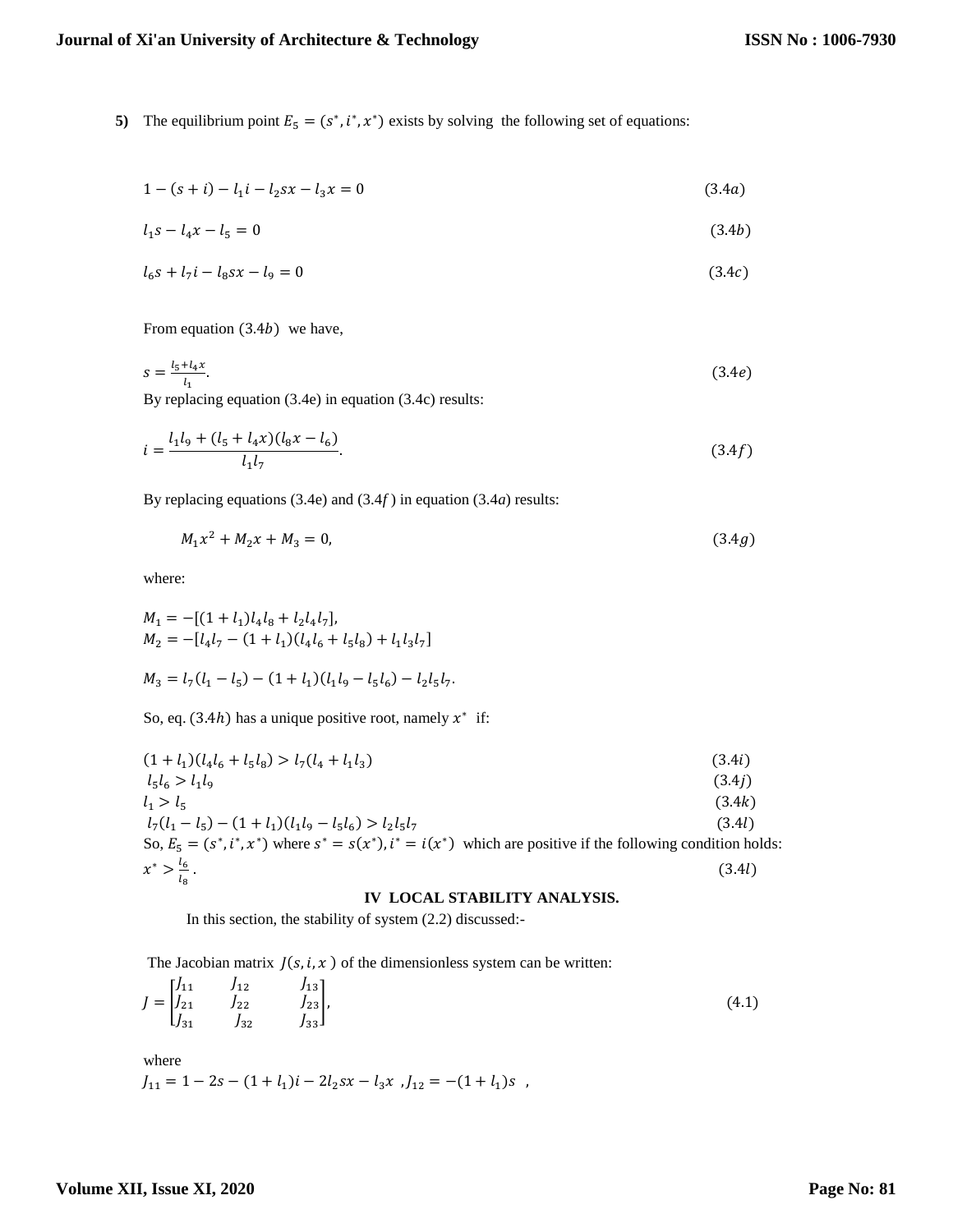$$
J_{13} = -s(l_2s + l_3),
$$
  $J_{21} = l_1i$ ,  $J_{22} = l_1s - l_4x - l_5$ ,  $J_{23} = -l_4i$ 

$$
J_{31} = l_6 x - l_8 x^2, \qquad J_{32} = l_7 x \quad , \qquad J_{33} = l_6 s + l_7 i - 2 l_8 s x - l_9
$$

# **4.** 1 Local stability of  $E_0$

At  $E_0$  the Jacobian matrix is:

$$
J_0 = J(E_0) = \begin{bmatrix} 1 & 0 & 0 \\ 0 & -l_5 & 0 \\ 0 & 0 & -l_9 \end{bmatrix}.
$$
 (4.1*a*)

.

Then the eigenvalues of  $J(E_0)$  are  $\lambda_{0s} = 1$ ,  $\lambda_{0i} = -l_5$  and  $\lambda_{0x} = -l_9$ Thus, the equilibrium point  $E_0$  is saddle (unstable).

# **4.2 Local stability of**

At  $E_1$  the Jacobian matrix become

$$
J(E_1) = \begin{bmatrix} -1 & - (1 + l_1) & - (l_1 + l_3) \\ 0 & l_1 - l_5 & 0 \\ 0 & 0 & l_6 - l_9 \end{bmatrix}.
$$
 (4.2*a*)

Then the eigenvalues of  $J(E_1)$  are  $\lambda_{1s} = -1$ ,  $\lambda_{1i} = l_1 - l_5$  and  $\lambda_{1x} = l_6 - l_9$ Thus, the point  $E_1$  stable, iff:

$$
l_1 < l_5,\tag{4.2b}
$$
\n
$$
l_6 < l_9.\tag{4.2c}
$$

Otherwise,  $E_1$  is unstable.

# **4.3 Local stability of**

At  $E_2$  the Jacobian matrix is:

$$
J(E_2) = [k_{ij}]_{3 \times 3} . \tag{4.3a}
$$
  
Here

$$
\begin{aligned} k_{11} &= 1 - 2\hat{s} - (1 + l_1)\hat{\imath} \,, k_{12} = -(1 + l_1)\hat{s} \,\,, k_{13} = -\hat{s}(l_2\hat{s} + l_3), \\ k_{21} &= l_1\hat{\imath} \ \ , k_{22} = 0, k_{23} = -l_4\hat{\imath} \,, k_{31} = 0, k_{32} = 0, k_{33} = l_6\hat{s} + l_7\hat{\imath} - l_9 \,. \end{aligned}
$$

Then the characteristic equation of  $J(E_2)$  is given by:

 $[\lambda^2 - \text{tr}(A) \lambda + \text{Det}(A)] [\ell_6 \hat{s} + \ell_7 \hat{\iota} - \ell_9 - \lambda] = 0,$ where:

 $tr(A) = \lambda_{2s} + \lambda_{2i} = (1 - 2\hat{s} - (1 + l_1)\hat{i})$  $Det(A) = \lambda_{2s} \cdot \lambda_{2i} = l_1 \hat{\imath} (1 + l_1) \hat{s} > 0$ So, either  $[\lambda^2 - tr(A)\lambda + Det(A)] = 0$ , where  $A = \begin{bmatrix} k_{11} & k_{12} \\ k_1 & 0 \end{bmatrix}$  $\begin{bmatrix} 1 & 1 & 1 \\ k_{21} & 0 \end{bmatrix}$ 

which gives the two eigenvalues  $\lambda_{2s}$  and  $\lambda_{2i}$  are negative provided that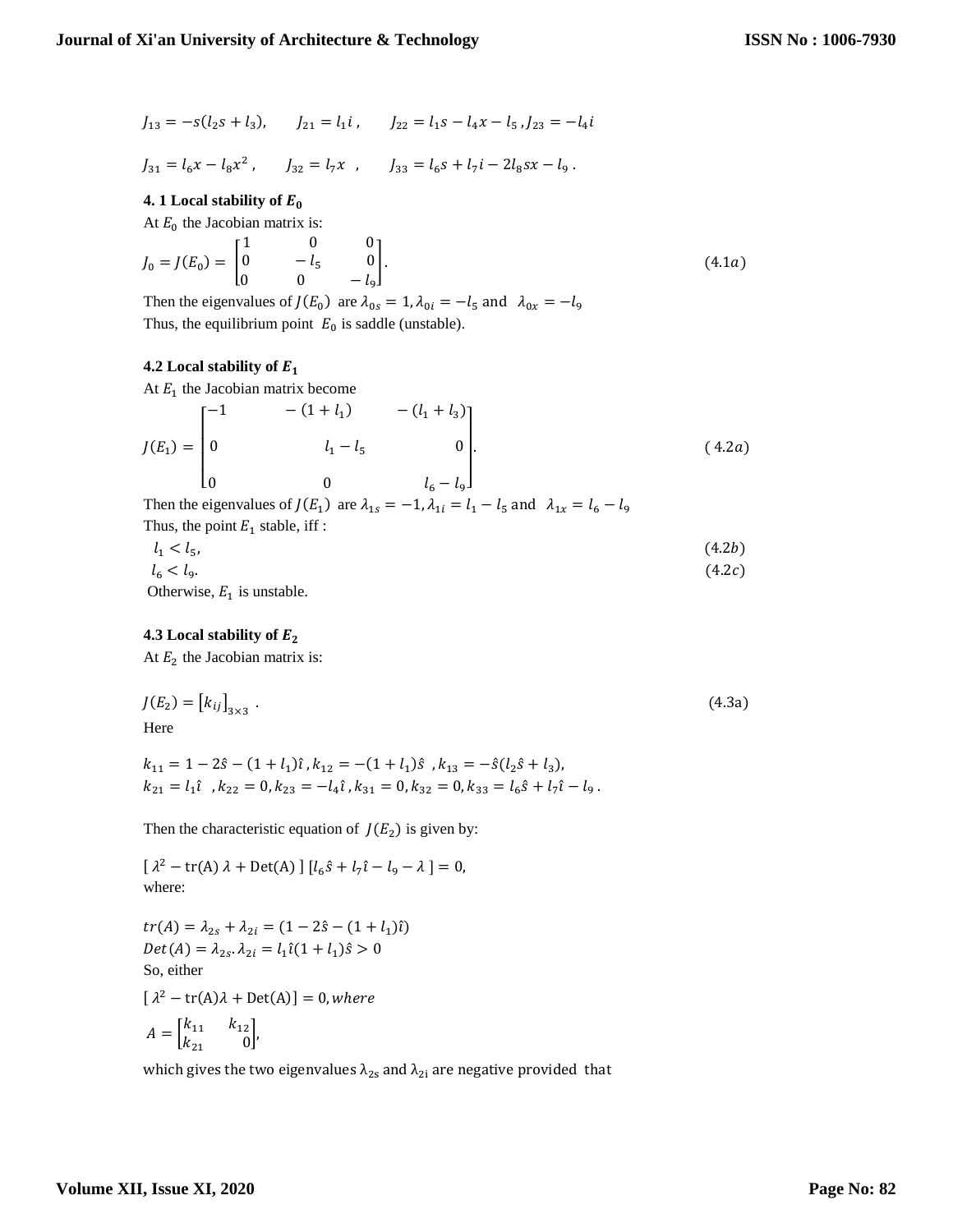$$
2\hat{s} + (1 + l_1)\hat{i} > 1.
$$
\nOr

\n
$$
l_6\hat{s} + l_7\hat{i} - l_9 - \lambda = 0
$$
\nwhich gives

\n
$$
\lambda_{2x} = l_6\hat{s} + l_7\hat{i} - l_9
$$
\n, which is negative provided that

\n
$$
l_6\hat{s} + l_7\hat{i} < l_9
$$
\n(4.3c)

Therefore,  $E_2$  is stable under conditions (4.3d) and (4.3c), it is unstable otherwise.

# **4.4 Local stability of**

The Jacobian matrix of system (2.2) at the free disease equilibrium point  $E_3 = (\bar{s}, 0, \bar{x})$ , can be written as:  $J(E_3) = [r_{ij}]_{3 \times 3}$ ,  $(4.4a)$ Here

$$
r_{11} = 1 - 2\overline{s} - 2l_2 \overline{s} \overline{x} - l_3 \overline{x}, r_{12} = -(1 + l_1) \overline{s_1}, r_{13} = -\overline{s}(l_2 \overline{s} + l_3),
$$
  
\n
$$
r_{21} = 0, r_{22} = l_1 \overline{s} - l_4 \overline{x} - l_5, r_{23} = 0, r_{31} = (l_6 - l_8 \overline{x}) \overline{x}, r_{32} = l_7 \overline{x},
$$
  
\n
$$
r_{33} = l_6 \overline{s} - 2l_8 \overline{s} \overline{x} - l_9.
$$

Then the characteristic equation of  $J(E_3)$  is given by:

$$
\left[\ \lambda^2 + \overline{M}_1 \lambda + \overline{M}_2 \right] (l_1 \overline{s} - l_4 \overline{x} - l_5 - \lambda) = 0, \tag{4.4b}
$$

where:

$$
\lambda_{3s} + \lambda_{3x} = \overline{M}_1 = [(1 - 2\overline{s} - 2l_2 \overline{s}\overline{x} - l_3 \overline{x}) + (\overline{s}(l_6 - 2l_8 \overline{x}) - l_9)]
$$
  
\n
$$
\lambda_{3s} \cdot \lambda_{3x} = \overline{M}_2 = (1 - 2\overline{s}(1 + l_2 \overline{x}) - l_3 \overline{x})(\overline{s}(l_6 - 2l_8 \overline{x} - l_9) + \overline{x}\overline{s}(l_2 \overline{s} + l_3)(l_6 - l_8 \overline{x})
$$
  
\nSo, either  
\n
$$
l_1 \overline{s} - l_4 \overline{x} - l_5 - \lambda = 0, \quad that \text{ is } ,
$$

$$
\lambda_{3i} = l_1 \bar{s} - l_4 \bar{x} - l_5 < 0,\tag{4.4c}
$$

provided that :

$$
l_1\bar{s} < l_4\bar{x} + l_5. \tag{4.4d}
$$

Or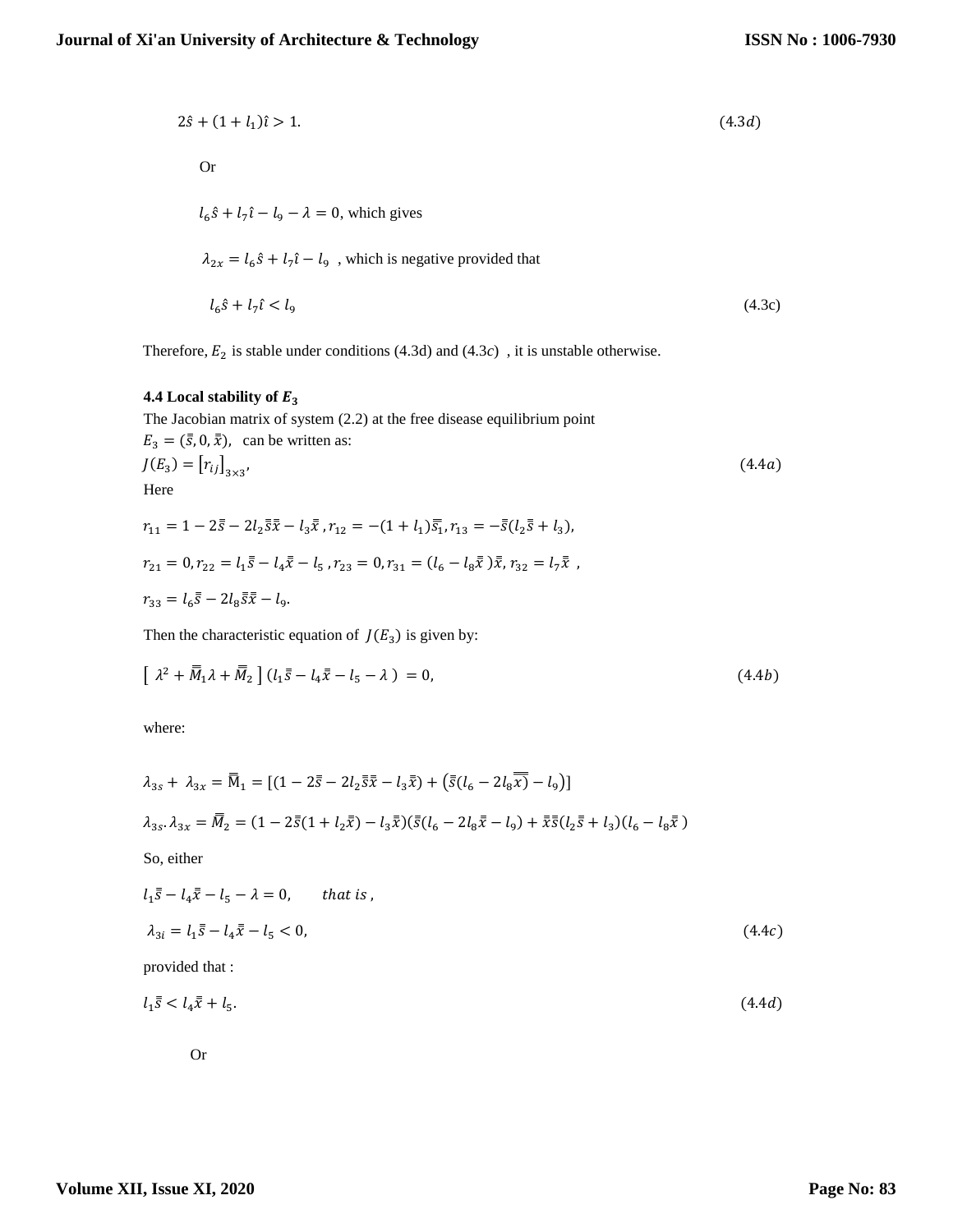$\left[\lambda^2+\overline{M}_1\lambda+\overline{M}_2\right]=0$ , which gives the two other eigenvalues  $\lambda_{3s}$  and  $\lambda_{3x}$  which are negative if in addition to the existing condition (3.3*f*) the following conditions hold:

$$
1 < 2\bar{5}(1 + l_2\bar{x}) + l_3\bar{x} \tag{4.4e}
$$

$$
\bar{x} > \frac{l_6}{2l_8} \,. \tag{4.4f}
$$

Therefore,  $E_3$  is stable under condition (3.3f) and conditions (4.4d- 4.4*f*) are hold., it is unstable otherwise.

# **4.5 Local stability of**

At  $E_4$  the Jacobian matrix is :

$$
J(E_4) = [j_{ij}]_{3 \times 3} \tag{4.5a}
$$

Here

$$
j_{11} = 1 - 2s^* - (1 + l_1)i^* - 2l_2s^*x^* - l_3x^*, j_{12} = -(1 + l_1)s^* ,
$$
  
\n
$$
j_{13} = -s^*(l_2s^* + l_3), \qquad j_{21} = l_1i^*, \qquad j_{22} = 0, j_{23} = -l_4i^*
$$
  
\n
$$
j_{31} = x^*(l_6 - l_8x^*), \qquad j_{32} = l_7x^* , \qquad j_{33} = l_6s^* + l_7i^* - 2l_8s^*x^* - l_9 .
$$

Then the characteristic equation of  $J(E_4)$  is given by:  $\lambda^3 + F_1 \lambda^2 + F_2 \lambda + F_3 = 0.$  (4.5b)

Where:

$$
F_1 = -(j_{11} + j_{33}),
$$
  
\n
$$
F_2 = j_{11}j_{33} - j_{23}j_{32} - j_{12}j_{21} + j_{13}j_{31},
$$
  
\n
$$
F_3 = j_{32}(j_{11}j_{23} - j_{13}j_{21}) + j_{21}(j_{21}j_{33} - j_{23}j_{31}).
$$

Now by Routh Hurwitz criterion the roots of eq.  $(4.5b)$ , have negative real parts iff <sup>1</sup> > 0, <sup>3</sup> > 0, and ∆= (1<sup>2</sup> −3)<sup>3</sup> > 0.

$$
F_1 > 0, F_3 > 0, \text{ and } \Delta = (F_1 F_2 - F_3) F_3 > 0.
$$
  
\nNow,  $F_i > 0$ ,  $i = 1, 3$ , provided that  
\n
$$
2s^* + (1 + l_1)i^* + 2l_2s^*x^* + l_3x^* > 1,
$$
  
\n
$$
x^* < \frac{l_6}{l_8},
$$
  
\n $j_{23}j_{31} < j_{21}j_{33}.$ \n(4.5d)

Further, it is easy to check that:

$$
\Delta = S_1 - S_2, where
$$
  
\n
$$
S_1 = -(j_{11} + j_{33})(j_{11}j_{33} - j_{23}j_{32} - j_{12}j_{21} + j_{13}j_{31}) - j_{21}(j_{21}j_{33} - j_{23}j_{31})
$$
  
\n
$$
S_2 = -(j_{11} + j_{33})j_{13}j_{31} + j_{32}(j_{11}j_{23} - j_{13}j_{21})
$$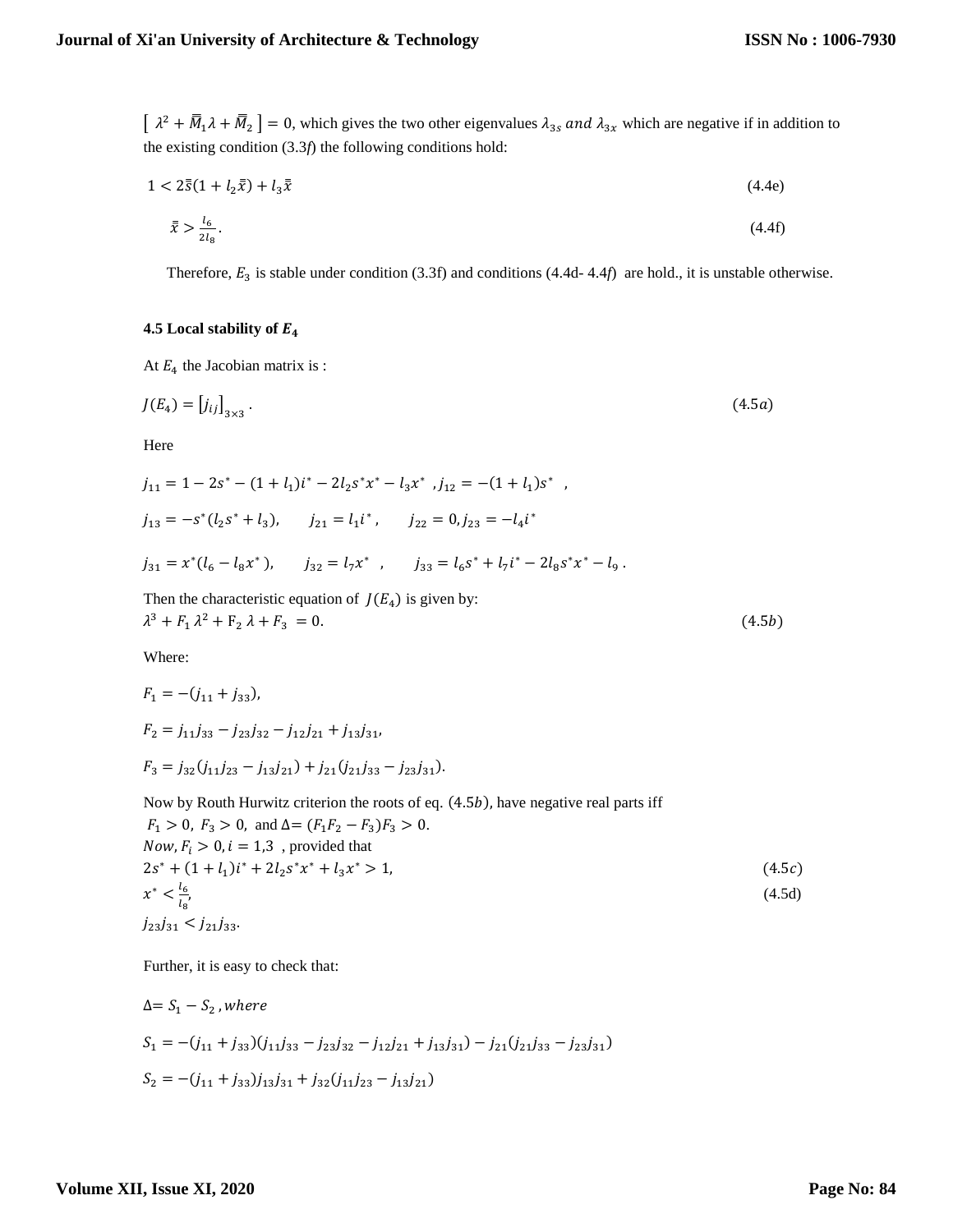Hence  $\Delta > 0$ , if in addition to conditions  $(4.5c)$  and  $(4.5i)$ , the following condition

$$
S_1 > S_2. \tag{4.5e}
$$

So,  $E_5$  is locally stable, it is unstable otherwise.

#### V **GLOBAL STABILITY ANALYSIS**

 In this section the global stability analysis for the dimensionless system (2.2) for the local stable points is studied:-

#### **Theorem (5.1):**

The point  $E_1 = (1,0,0)$  is globally asymptotically stable provided that with the Basin of attraction of Int.  $R_+^3$ that satisfies the next conditions:

$$
s > 1,
$$
  
\n
$$
(s-1)^2 > l_1 i + l_3 x.
$$
  
\n(5.1*a*)  
\n(5.1*a*)

**Proof:** Consider the following function

 $L_1(s, i, x, y) = (s - 1 - ln s) + i + x.$ It is easy to see that  $L_1(s, i, x) \in C^1(R_+^3, R)$ , and  $L_1(E_1) = 0$ , and  $L_1(s, i, x) > 0$ ;

 $\forall (s, i, x) \neq E_1$ , by differentiating  $L_1$  with respect to time t and use the equations in the system, we get:-

$$
\frac{dL_1}{dt} = -(s-1)^2 - (s-1)i - l_5i - l_2sx(s-1) - (l_3 - l_6)sx - (l_4 - l_7)ix + l_1i + l_3x.
$$

Now, according to the natural facts and *condition*  $(5.1a)$  we get:

$$
\frac{dL_1}{dt} < -(s-1)^2 + l_1 i + l_3 x.
$$
\n
$$
\text{So,} \frac{dL_1}{dt} < 0 \text{ under condition (5.1b). Hence } E_1 \text{ is globally asymptotically stable.}
$$

#### **Theorem (5.2) :**

The point  $E_2 = (\hat{s}, \hat{t}, 0)$  of system (2.2) is globally asymptotically stable with the Basin of attraction of *Int.*  $R_+^3$  that satisfies the next conditions:

$$
s > \hat{s},
$$
  
\n
$$
i > \hat{t},
$$
  
\n
$$
(5.2a)
$$
  
\n
$$
(s - \hat{s})^2 + l_2 sx(s - \hat{s}) > l_3 \hat{s} x + l_1 (s - \hat{s}) (i - \hat{\iota}) + l_4 \hat{\iota}.
$$
  
\n(5.2b)  
\n(5.2c)

**Proof:** Consider the following function

$$
L_2(s,i,x) = \left(s - \hat{s} - \hat{s} \ln \frac{s}{\hat{s}}\right) + \left(i - \hat{\iota} - \hat{\iota} \ln \frac{i}{\hat{\iota}}\right) + x.
$$

It is easy to see that  $L_2(s, i, x) \in C^1(R_+^3, R)$ , and  $L_2(E_2) = 0$ , and  $L_2(s, i, x) > 0$ ;

 $\forall (s, i, x) \neq E_2$ , by differentiating  $L_2$  with respect to time t and use the equations in the system, we get:-

$$
\frac{dL_2}{dt} < -(s-\hat{s})^2 - l_2sx(s-\hat{s}) - (l_3-l_6)sx - (l_4-l_7)ix + l_3\hat{s}x + l_1(s-\hat{s})(i-\hat{t}) + l_4\hat{t}.
$$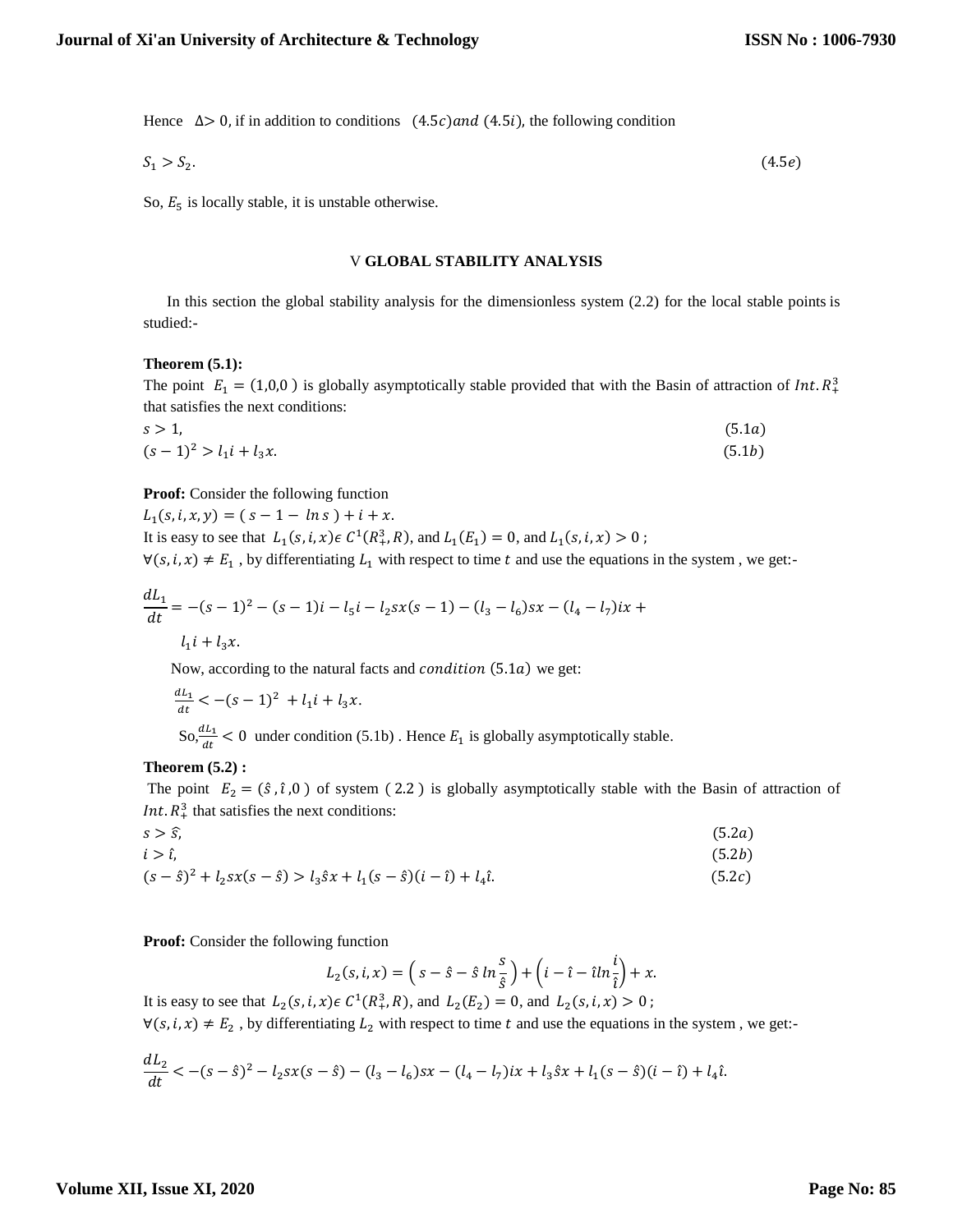Then  $\frac{dL_2}{dt} < 0$  under the natural facts and conds. (5.2a – 5.2c), and then  $E_2$  is globally asymptotically stable.

# **Theorem (5.3) :**

The predator-free equilibrium point  $E_3 = (\bar{s}, 0, \bar{x})$  of system (2.2) is globally asymptotically stable with the Basin of attraction of  $Int. R<sup>3</sup>$ , that satisfies the next conditions:

$$
s > \bar{\bar{s}},\tag{5.3a}
$$

$$
x > \bar{x},\tag{5.3b}
$$

$$
(1 + l_2)(s - \bar{s})^2 + l_6 \bar{s}x > \bar{s}(l_1 i + l_3 x) + l_3 s\bar{x}.
$$
\n(5.3*c*)

**Proof:** Consider the following function

$$
L_3(s,i,x) = \left(s - \overline{s} - \overline{s} \ln \frac{s}{\overline{s}}\right) + i + \left(x - \overline{x} - \overline{x} \ln \frac{i}{\overline{x}}\right).
$$

It is easy to see that  $L_3(s, i, x) \in C^1(R_+^3, R)$ , and  $L_3(E_2) = 0$ , and  $L_3(s, i, x) > 0$ ;

 $\forall (s, i, x) \neq E_3$ ., by differentiating  $L_3$  with respect to time t and use the equations in the system, we get:-

$$
\frac{dL_3}{dt} = -(1+l_2)(s-\bar{s})^2 - (l_2\bar{s} + l_8x)(s-\bar{s})(x-\bar{x}) - l_8s(x-\bar{x})^2 - (s-\bar{s})i - (l_3-l_6)sx - (l_4-l_7)ix - (l_3-l_6)\bar{s}\bar{x} - l_5i - l_6(s\bar{x}+\bar{s}x) - l_7i\bar{x}+\bar{s}(l_1i+l_3x) + l_3s\bar{x}.
$$

So, according to the natural facts and conditions  $(5.3a)$  and  $(5.3b)$  we get:

$$
\frac{dL_2}{dt} < -(1+l_2)(s-\bar{\bar{s}})^2 - l_6\bar{\bar{s}}x + \bar{\bar{s}}(l_1i + l_3x) + l_3s\bar{\bar{x}}
$$

Then  $\frac{dL_3}{dt}$  < 0 under condition (5.3*c*), and so,  $E_3$  is globally asymptotically stable.

# **Theorem (5.4):**

The positive equilibrium point  $E_4 = (s^*, i^*, x^*)$  of system (2.2) is globally asymptotically stable with the Basin of attraction of  $Int. R_+^3$  that satisfies the next conditions:

| $s > s^*$ , | (5.4a) |
|-------------|--------|
| $i > i^*$ , | (5.4b) |
| $x < x^*$ , | (5.4c) |
| $K>L$ ,     | (5.4d) |
| where       |        |

where

K= $(1 + l_1)(s - s^*)^2 + (s - s^*)(i - i^*) + l_3 s^* (s - s^*)(x - x^*) + l_8 s^* (x^*)^2$ L= $l_1(s i^* + s^* i) + l_3(s x^* + s^* x) + l_4(x i^* + x^* i) + l_8 x x^* (s + s^*).$ **Proof:** Consider the following function

 $L_4(s, i, x) = \left(s - s^* - s^* \ln \frac{s}{s^*}\right)$  $\frac{s}{s^*}\bigg) + \bigg(i - i^* - i^* \ln \frac{i}{i^*}\bigg)$  $\frac{i}{i^*}$  +  $\left(x - x^* - x^* \ln \frac{x}{x^*}\right)$  $\frac{1}{x^*}$ .

It is easy to see that  $L_4(s, i, x) \in C^1(R_+^3, R)$ , and  $L_4(E_4) = 0$ , and  $L_4(s, i, x) > 0$ ;  $\forall (s, i, x) \neq E_4$ , by differentiating  $L_4$  with respect to time  $t$  and use the equations in the system, we get:-

$$
\frac{dL_4}{dt} < -(1+l_1)(s-s^*)^2 - (s-s^*)(i-i^*) - l_3 s^* (s-s^*)(x-x^*) - l_8 s^* (x^*)^2 - (l_3-l_6)sx
$$
\n
$$
- (l_4-l_7)ix - (l_3-l_6)s^* x^* - (l_4-l_7)i^* x^* + l_1 (si^* + s^* i) + l_3 (sx^* + s^* x)
$$
\n
$$
+ l_4 (xi^* + x^* i) + l_8 xx^* (s+s^*).
$$
\n
$$
= -K + L.
$$

Then  $\frac{dL_4}{dt}$  is negative definite under conditions (5.4*a*) – (5.4*c*), with the natural facts mentioned in theorem (2.1). Hence  $E_4$  is a globally asymptotically stable ■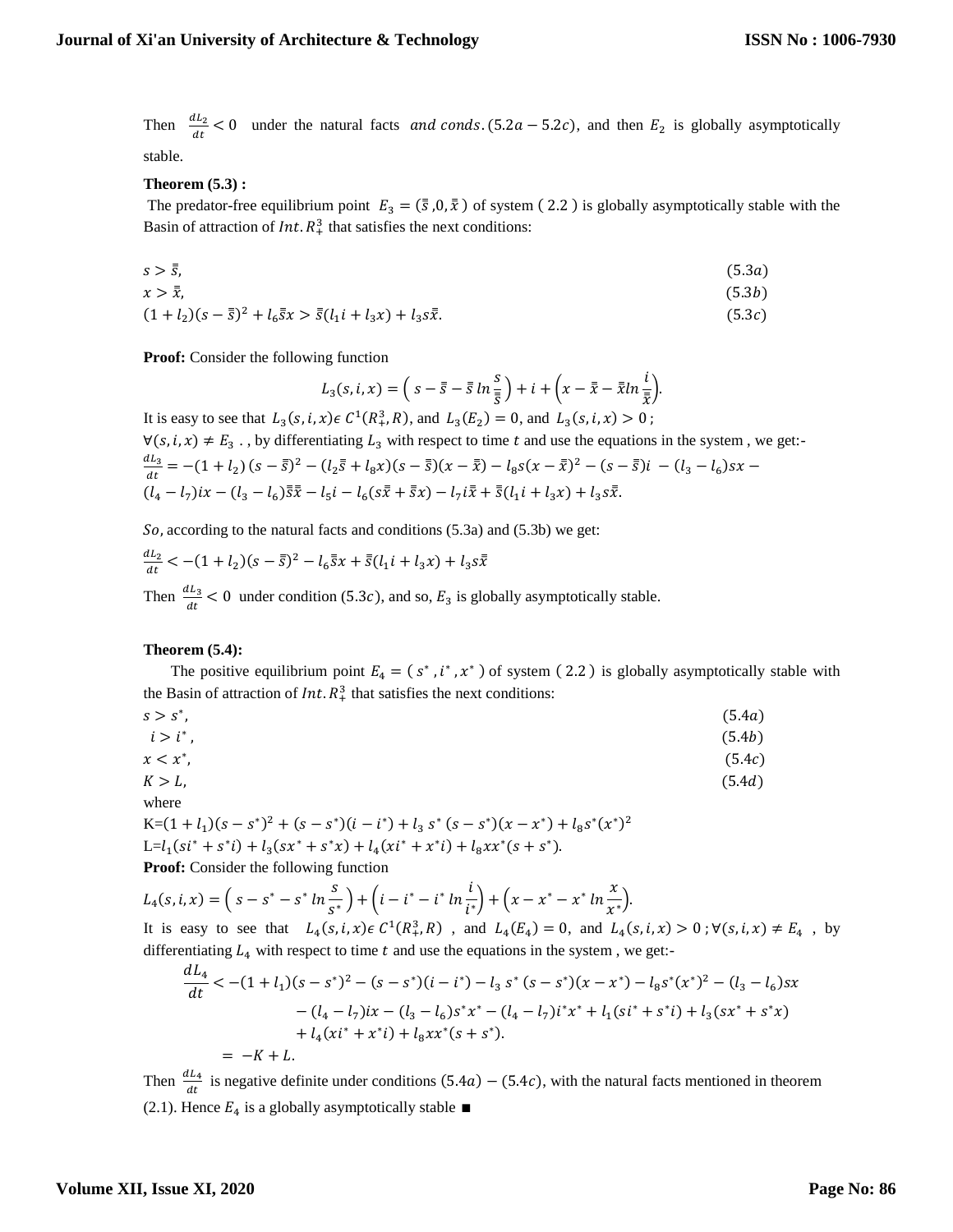#### **VI NUMERICAL SIMULATION** :

 In this section, The behaviour of the system (2) is studied numerically to confirm the above analytic result. The phase portrait and the time series of the solutions of the system (6.1) are drawn for the following set of parameter

$$
l_1 = 0.2, l_2 = 0.5, l_3 = 0.4, l_4 = 0.4, l_5 = 0.001, l_6 = 0.3, l_7 = 0.3
$$
  

$$
l_8 = 1, l_9 = 0.001,
$$
 (6.1)

and with the initial point (2.5,1.5,1.5).



**Fig.** 2 :- (a) The phase portrait of system (2.2) using data (6.1) started from initial point (2.5,1.5,1.5) which approaches to  $E_4 = (0.668, 0.074, 0.332)$  (b) The time series of the attractor in fig. (6.1a).

Fig. (2) shows that the conditions which have been mentioned in Theorem (5,4) are satisfied, and the positive fixed point exists and it is specified as  $E_4 = (0.668, 0.074, 0.332)$ .

 Now, For the set that given in Eq. (6.1) and various one factor each time, the proposed model is solved numerically, and the results are summarized in the following table:

**Table 2: Numerical behaviour of the system (2.2) for the data assumed in (6.1) with changing one parameter at each time.**

| <b>Range of parameter</b> | Numerical behaviour of the system (2) | The bifurcation<br>point |
|---------------------------|---------------------------------------|--------------------------|
| $0.1 < l_1 \leq 0.159$    | The solution converges to $E_3$ .     | $l_1 = 0.159$            |
| $0.159 < l_1 < 1.5$       | The solution converges to $E_4$ .     |                          |
| $0.1 < l_2 \leq 0.372$    | The solution converges to $E_4$ .     |                          |
| $0.372 < l_2 \leq 2$      | The solution converges to $E_3$ .     | $l_2 = 0.372$            |
| $0.4 < l_3 \leq 0.678$    | The solution converges to $E_4$ .     |                          |
| $0.678 < l_3 \leq 0.8$    | The solution converges to $E_3$ .     | $l_3 = 0.678$            |
| $0.4 < l_4 \leq 0.5024$   | The solution converges to $E_4$ .     |                          |
| $0.5024 < l_4 < 0.8$      | The solution converges to $E_3$ .     | $l_4 = 0.5024$           |
|                           |                                       |                          |
| $0.001 < l_5 \leq 0.031$  | The solution converges to $E_4$ .     |                          |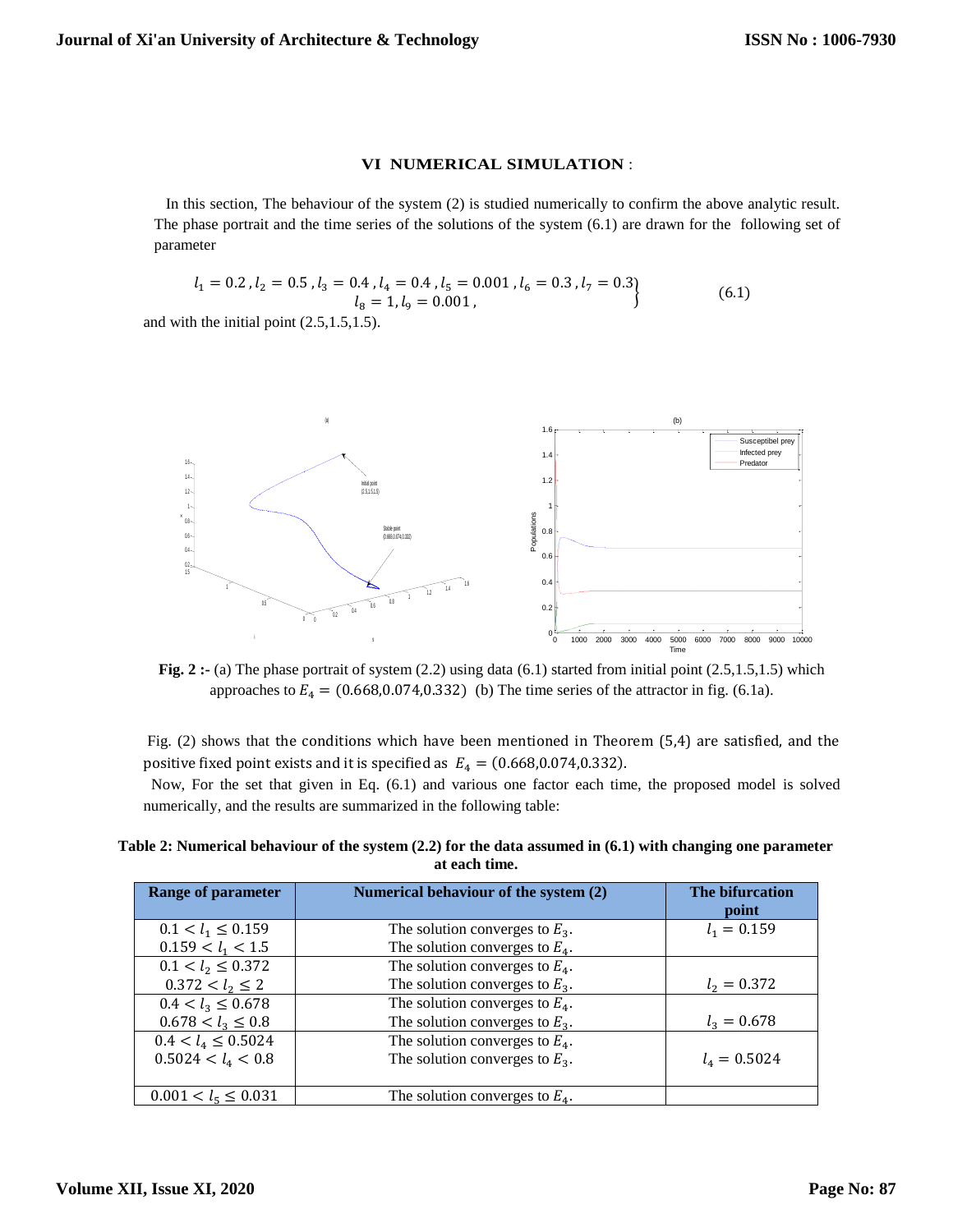| $0.031 < l_5 \leq 1$                                    | The solution converges to $E_3$ .                                    | $l_5 = 0.031$        |
|---------------------------------------------------------|----------------------------------------------------------------------|----------------------|
| $0.1 \le l_6 \le 0.3$                                   | The solution converges to $E_4$ .                                    |                      |
| $0.1 \le l_7 \le 0.3$                                   | The solution converges to $E_4$ .                                    |                      |
| $0.12 < l_{\rm s} \leq 0.8399$<br>$0.8399 < l_8 \leq 2$ | The solution converges to $E_3$<br>The solution converges to $E_4$ . | $l_{\rm s} = 0.8399$ |
| $0.001 \le l_9 \le 0.250$                               | The solution converges to $E_4$                                      |                      |



**Fig. (3):-** (a) The phase portrait of system (2.2) using data (6.1) started from the initial point (2.5,1.5,1.5) which approaches to  $E_3 = (0.766, 0.0299)$  (b) The time series of the attractor in fig. (6.2a). for typical value  $l_1 = 0.1$ .

Moreover, if the parameters  $l_1$ ,  $l_5$ ,  $l_6$ , and  $l_9$  are varying to  $l_1 = 0.001$ ,  $l_5 = 0.01$ ,  $l_6 = 0.1$  and  $l_9 = 0.2$  in Eq. (6.1), then the conditions which have been mentioned in Theorem (5.1) are satisfied, and the axial equilibrium point exists, and it is given as  $E_1 = (1,0,0)$ . See Fig (3).

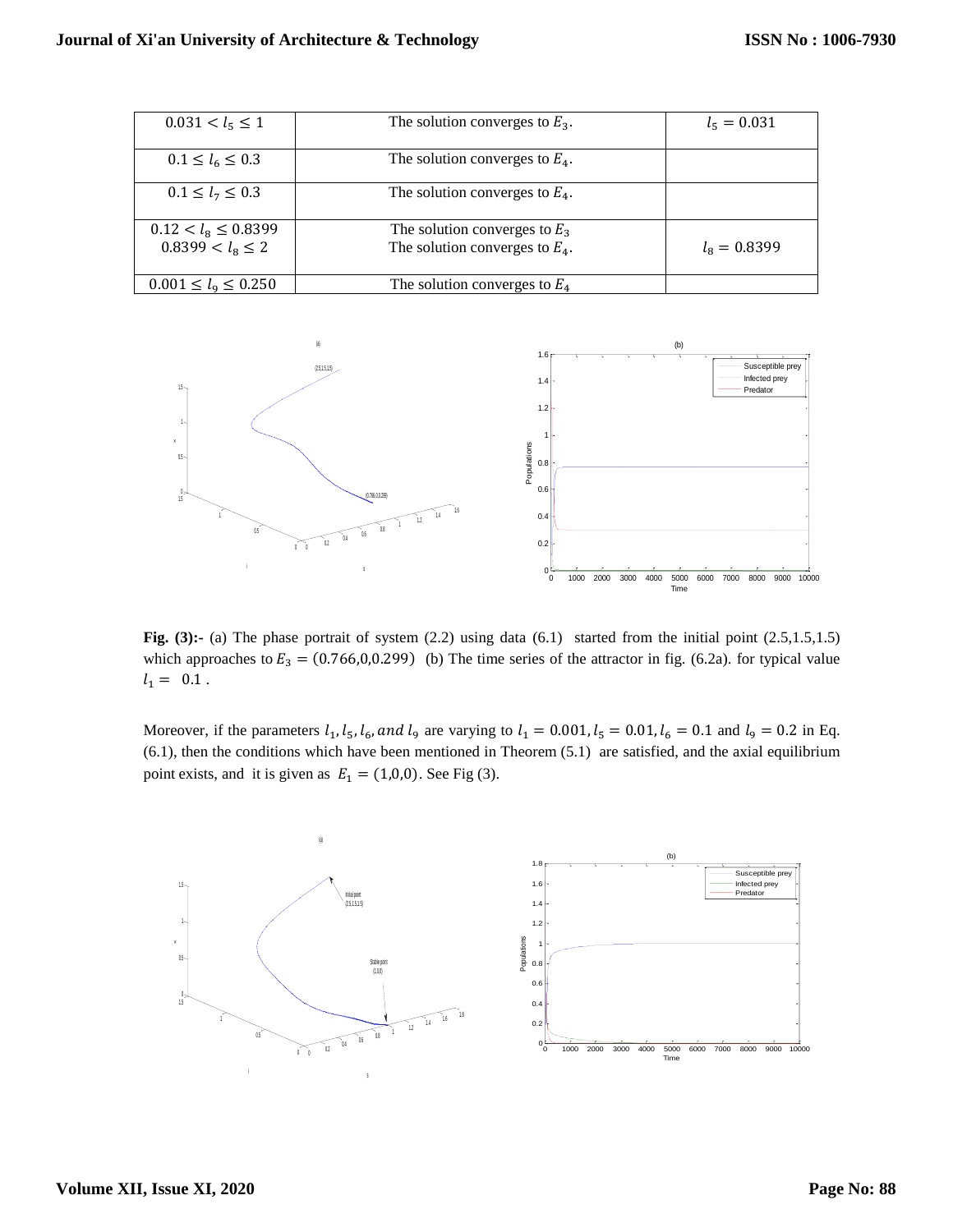**Fig.** (4):- (a) The phase portrait of system (2.2) using data (6.1) started from the initial point (2.5,1.5,1.5) which approaches to  $E_1 = (1,0,0)$ . (b) The time series of the attractor in fig. (4a).

Finally, for the following parameters

$$
l_1 = 0.01, l_2 = 0.1, l_3 = 0.3, l_4 = 0.3, l_5 = 0.001, l_6 = 0.1, l_7 = 0.1
$$
  

$$
l_8 = 1, l_9 = 0.5,
$$
 (6.2)

the conditions which have been mentioned in Theorem (5.2) are satisfied, and the free predator equilibrium point exists, and it is given as  $E_2 = (\hat{s}, \hat{\iota}, 0)$ . See Fig (5).



**Fig.** (5):- (a) The phase portrait of system (2.2) using data (6.2) started from initial point (2.5,1.5,1.5) which approaches to  $E_2 = (0.1, 0.891, 0)$ . (b) The time series of the attractor in fig.(5a).

#### **VII CONCLUSION**

 A mathematical model of three first-order non-linear differential equations has been proposed to study the effect of the toxic substance released by the prey on the predator and vice versa in the presence of an incurable disease in the prey community. We assume that the disease does not transfer to the predator society, and the attack function has been chosen from a Lotka-Volterra type. The conditions for the existence, local and global stability of steady points are obtained analytically. For the set that given in eq. (6.1) and various one factor each time, the proposed model has been solved numerically, and the following results have been summarized as follows:

- **1-** There is no periodic solution of system  $(2.2)$  in Int.  $R_+^3$
- **2-** The trajectory of the system (2.2) approaches asymptotically to the globally stable positive point  $E_4$  = (0.668,0.074,0.332).
- **3-** The existence of the positive point relies solely on the  $l_1$ ,  $l_2$ ,  $l_3$ ,  $l_4$ ,  $l_5$  and  $l_8$ . In particular, if  $0.1 < l_1 \leq$ 0.159 system (2.2) settle down to the disease-free equilibrium point
- **4-** It is detected that the behaviour of the system (2.2) does not change if  $l_6$ ,  $l_7$  and  $l_9$  is varied.